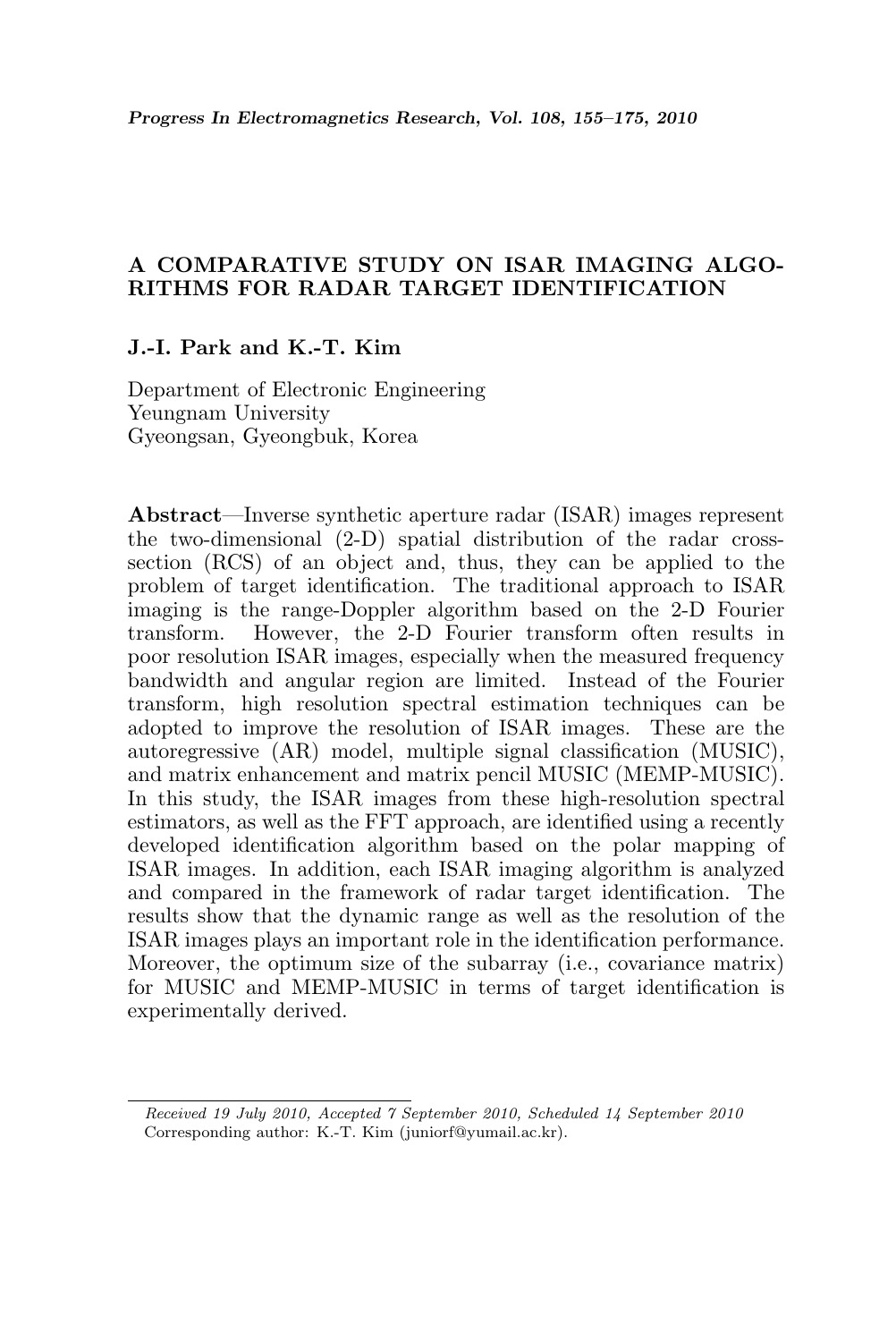# 1. INTRODUCTION

The problem of reliably identifying aerospace objects has been a matter of primary concern in the field of radar [1–9]. The identification of radar targets can be achieved using various radar signatures, such as natural frequencies, high resolution range (HRR) profiles and inverse synthetic aperture radar (ISAR) images. Natural frequencies due to the resonance phenomena of a target are insensitive to its relative orientation, resulting in radar target identification with robust features [10–13]. However, in a real situation with noise and clutter signals, as well as the target signals, the accurate estimation of these natural frequencies is hard to achieve because their information is included in the late time responses, which are easily corrupted by noise and clutter [14–16]. In contrast, the early time portions of the received signals, i.e., the so-called HRR profiles, are very robust to noise and clutter, but are highly sensitive to the relative aspect angle between the radar and target. ISAR images are not only less sensitive to the relative orientation than the HRR profiles, but are also very immune to noise and clutter, because the coherent integration of the received signals across various aspect angles effectively increases the signal to noise ratio (SNR). Recent advances in ISAR imaging techniques can be found in  $[17-23]$ .

ISAR images are usually obtained by the range-Doppler algorithm based on the 2-D Fourier transform to convert the data in the spatial frequency domain to reflectivity information in the spatial domain. When the target is moving, a priori processing, such as range alignment and phase adjustment, must be performed before the 2-D Fourier transform, in order to eliminate the translational motion component of the target. In this paper, we assume that the translation motion compensation process is already performed. The Fourier transform is very efficient in terms of computation, because it is implemented using the fast Fourier transform (FFT), but its resolution capability is limited by the spectral bandwidth of the received radar signals. Because the frequency bandwidth and aspect angle region of the received signals are directly proportional to their spectral bandwidth, high resolution ISAR images based on the FFT require advanced radar systems with a wide frequency bandwidth and a long coherent processing interval (CPI).

While high resolution ISAR images with advanced radar systems can achieve high identification performance, there are more cost effective solutions which achieve the same goal. These are high resolution spectral estimation techniques, such as the autoregressive (AR) model, multiple signal classification (MUSIC), and matrix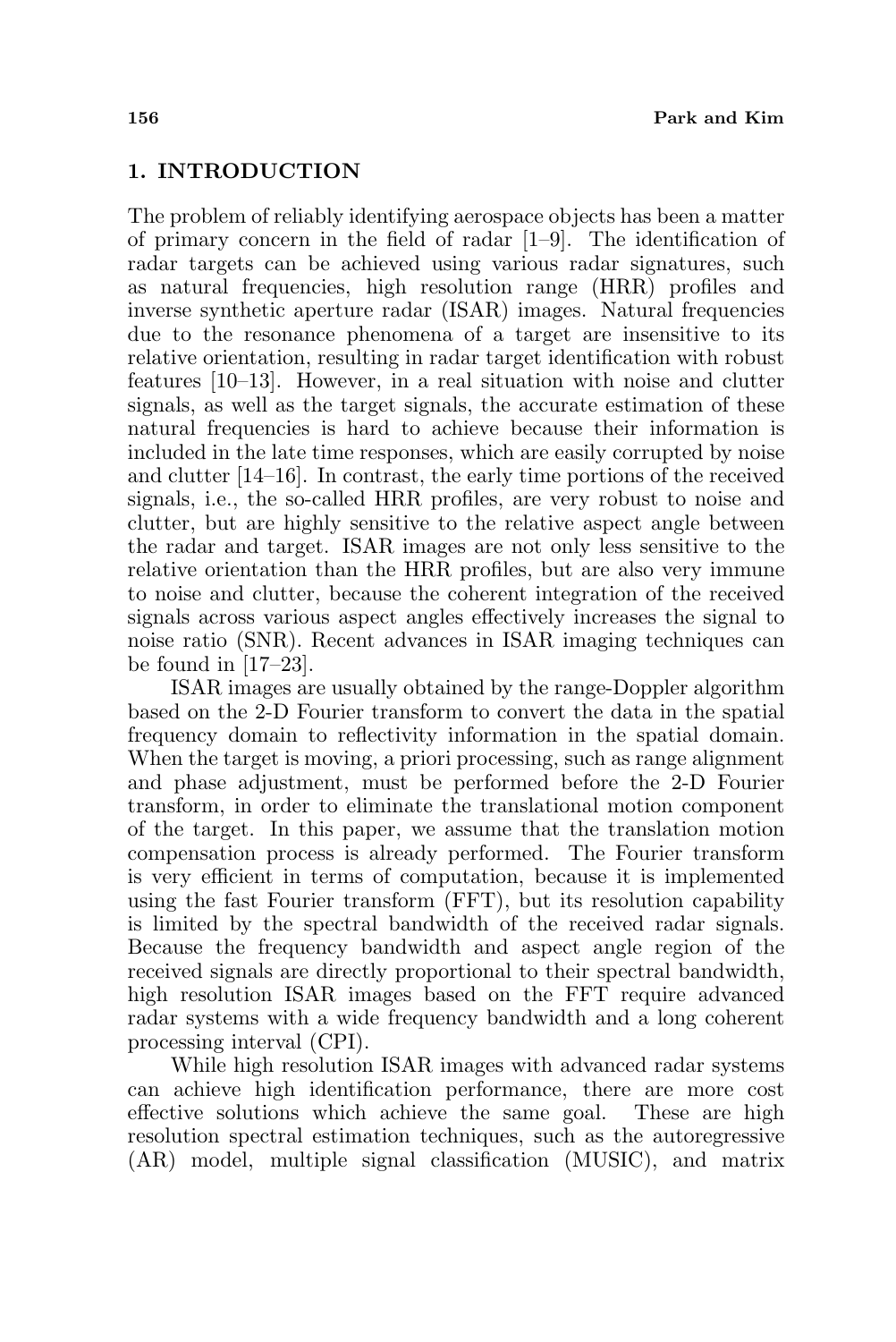enhancement and matrix pencil MUSIC (MEMP-MUSIC). Although there are various methods of high resolution spectral analysis, three techniques, viz. the AR model, MUSIC, and MEMP-MUSIC, are considered in this study, because the estimation of the continuous power spectral density (PSD) of the underlying signals is required to produce ISAR images. The estimation of the discrete PSD of the underlying signals is usually achieved via parametric spectral estimation techniques, such as the nonlinear least squares (NLS) method [24], root-MUSIC [24, 25], and ESPRIT (estimation of signal parameters via rotational invariance technique) [24, 26]. The estimated discrete PSD of the radar signal is usually exploited to find the 2- D locations of the high energy scattering centers on the target and associated RCS. In this study, the estimation of only the continuous PSD is considered.

At the cost of additional computation time, these techniques can improve the resolution of ISAR images compared to that of the FFT. The additional computational burden comes from the eigenvalue decomposition of the covariance matrix of received signals. The resolution capability of high resolution spectral estimators depends on the size of the covariance matrix, which is often called the subarray dimension in MUSIC and MEMP-MUSIC, and the model order in the AR model. As the size of the covariance matrix increases, the resolution of the ISAR images improves, due to the increased spectral bandwidth, and vice versa. However, the number of subarrays used to estimate the covariance matrix becomes smaller as its size increases, giving rise to the degradation of the estimation accuracy of the covariance matrix. The estimation accuracy of the covariance matrix has a direct impact on the variance of the estimated PSD, e.g., the dynamic range, of the ISAR images. The dynamic range is defined as the range of pixel amplitudes in a 2-D image, and it has usually been used as an image quality indicator, together with the resolution, in the image processing community. Instead of the dynamic range, a similar metric called the image contrast can be used to measure the quality of ISAR images but, in this study, the simple dynamic range rather than the contrast is exploited. The dynamic range is formally written as follows:

$$
\text{Dynamic range} = 20 \log_{10} P_{\text{max}} - 20 \log_{10} P_{\text{min}} = 20 \log_{10} \frac{P_{\text{max}}}{P_{\text{min}}} \quad (1)
$$

where  $P_{\text{max}}$  and  $P_{\text{min}}$  are the maximum and minimum intensity values in linear scales in the ISAR image, respectively.

As the number of average overlapped subarrays becomes smaller, the dynamic ranges of the resulting ISAR images become smaller, implying that the distinction between the target response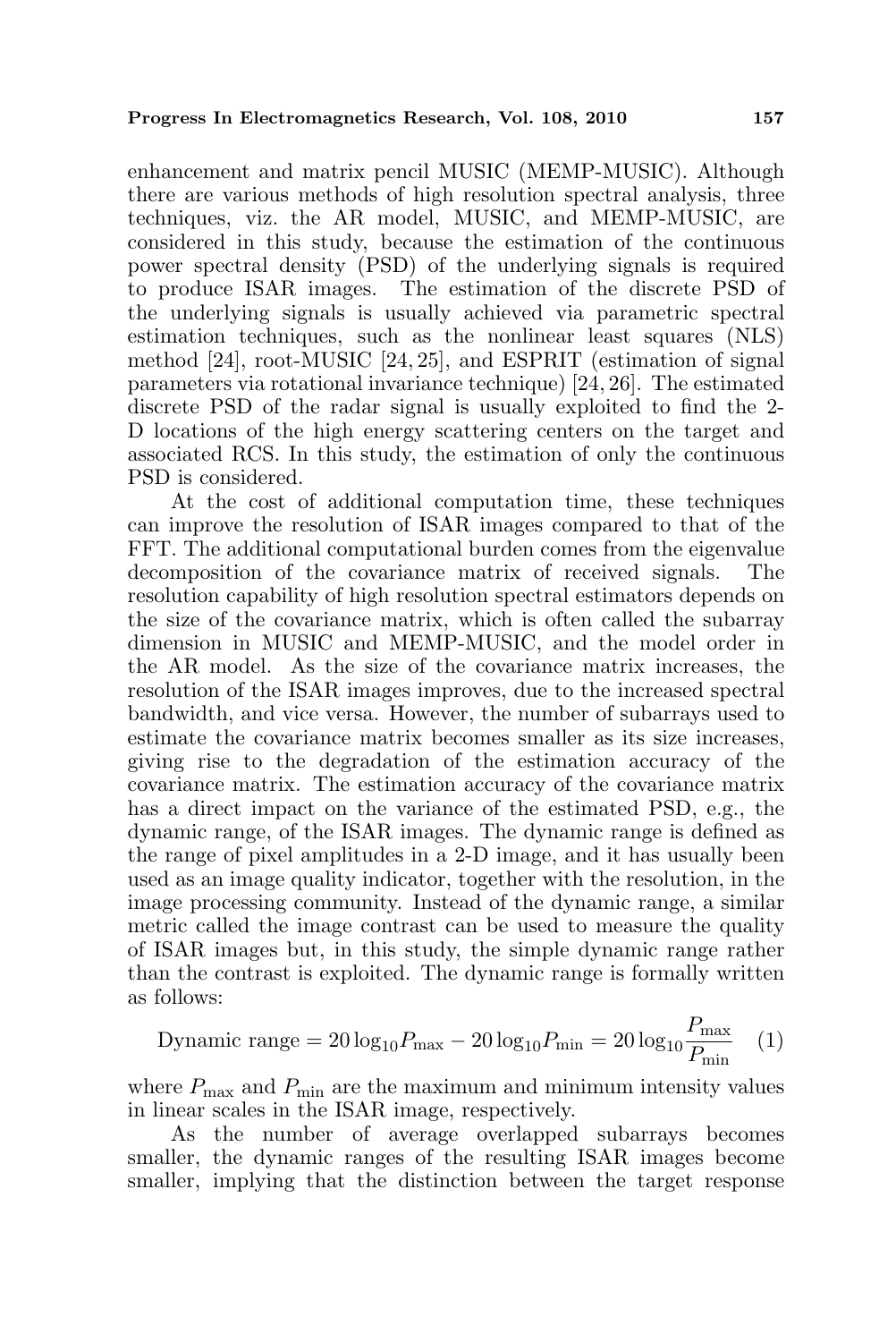and background response resulting from clutter or noise becomes ambiguous, lowering the dynamic ranges. In general, a smaller computation time is preferred for real-time operation and, thus, a smaller subarray dimension can meet this time requirement with the additional benefits of improved dynamic range, but with the drawback of the degraded resolution of the ISAR images. Therefore, for efficient radar target identification, there are two conflicting conditions in the selection of the subarray or model order size, i.e., the resolution and dynamic range.

In this study, we analyze and compare the performance of the previous ISAR imaging methods, the AR model, MUSIC and MEMP-MUSIC, as well as the conventional FFT, for radar target identification. For this purpose, the recently developed identification algorithm based on the polar mapping of ISAR images is combined with the four different techniques. In addition, the optimum subarray size for radar target identification is experimentally determined.

In Section 2, the signal model and four different ISAR imaging techniques are discussed, and also the classifier based on the polar mapping of ISAR images is briefly reviewed. Identification experiments and the associated results will be provided in Section 3, followed by our conclusion in Section 4.

# 2. ISAR IMAGING AND ISAR IDENTIFICATION METHOD

### 2.1. Signal Model

The received echo signal  $y(f, \theta)$  of a target at frequency f and aspect angle  $\theta$  can be expressed as follows:

$$
y(f,\theta) = \sum_{k=1}^{L} a_k \exp\left(-j\frac{4\pi f}{c}(x_k \cos\theta + y_k \sin\theta)\right) + u(f,\theta)
$$
 (2)

where L is the number of scattering centers on the target,  $a_k$  is the amplitude of the k-th scattering center, and  $(x_k, y_k)$  is the position of the  $k$ -th scattering center in the spatial domain.  $u$  is the additive white Gaussian noise (AWGN) with zero mean and variance  $\sigma^2$  and c is the speed of light.

The received RCS data uniformly sampled in the frequencyaspect domain  $(f, \theta)$  does not correspond to the uniformly sampled data in the spatial frequency domain, because  $(f, \theta)$  and  $(f_x, f_y)$  are related by  $f_x = \frac{2f}{c}$  $\frac{df}{c}$  cos  $\theta$  and  $f_y = \frac{2f}{c}$  $\frac{df}{c}$  sin  $\theta$ . Data uniformity in the spatial frequency domain  $(f_x, f_y)$  is essential for Fourier transform or high resolution PSD estimators. Therefore, in order to generate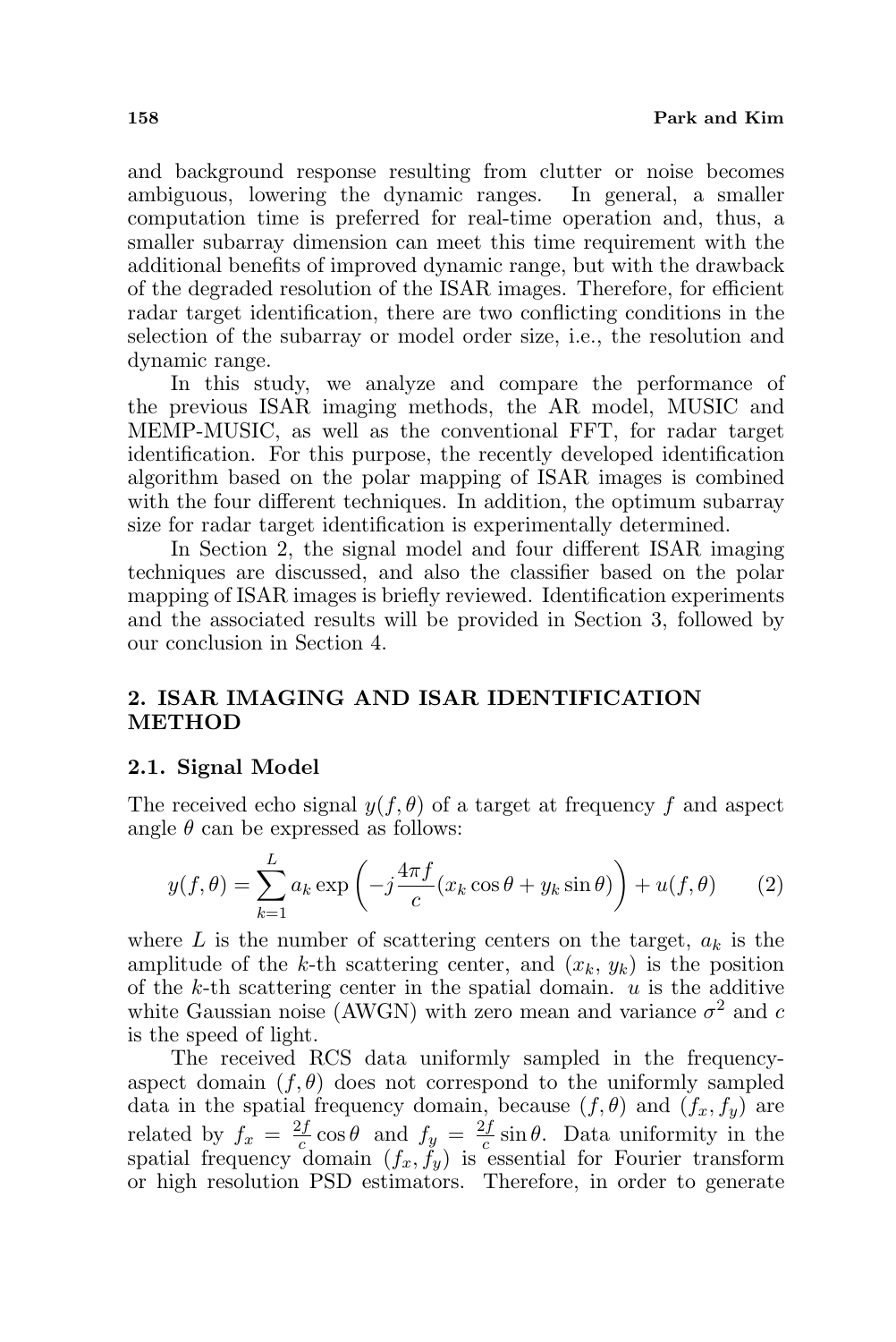

**Figure 1.** Polar reformatting from  $(f, \theta)$  domain to  $(f_x, f_y)$  domain.

a focused ISAR image, the received data should be converted from polar-formatted samples to Cartesian-formatted samples with uniform spatial frequency sampling spacings,  $\Delta f_x$  and  $\Delta f_y$ , before applying the Fourier transform or high resolution PSD estimation. After polar reformatting as shown Figure 1, the discrete version of the Equation (2) is given by

$$
y(m,n) = \sum_{k=1}^{L} a_k \exp(-j2\pi(x_k f_x(m) + y_k f_y(n))) + u(m,n)
$$
 (3)

where

$$
f_x(m) = f_x(0) + m\Delta f_x, \quad m = 1, 2, ..., M,
$$
  
\n
$$
f_y(n) = f_y(0) + n\Delta f_y, \quad n = 1, 2, ..., N,
$$

and  $M$  and  $N$  are the number of interpolated data samples in  $f_x$  and  $f_y$  respectively.

#### 2.2. ISAR Imaging Based on FFT

After polar reformatting, the spatial reflectivity function of the target can be easily reconstructed by means of a 2-D Fourier transform implemented by a 2-D FFT. The down-range and crossrange resolutions are inversely proportional to the spatial frequency bandwidths,  $M\Delta f_x$  and  $N\Delta f_y$ , respectively. In order to increase the spatial frequency bandwidths,  $M\Delta f_x$  and  $N\Delta f_y$ , for high resolution ISAR images, the frequency bandwidth of the interrogating radar system and relative angular motion between the radar and target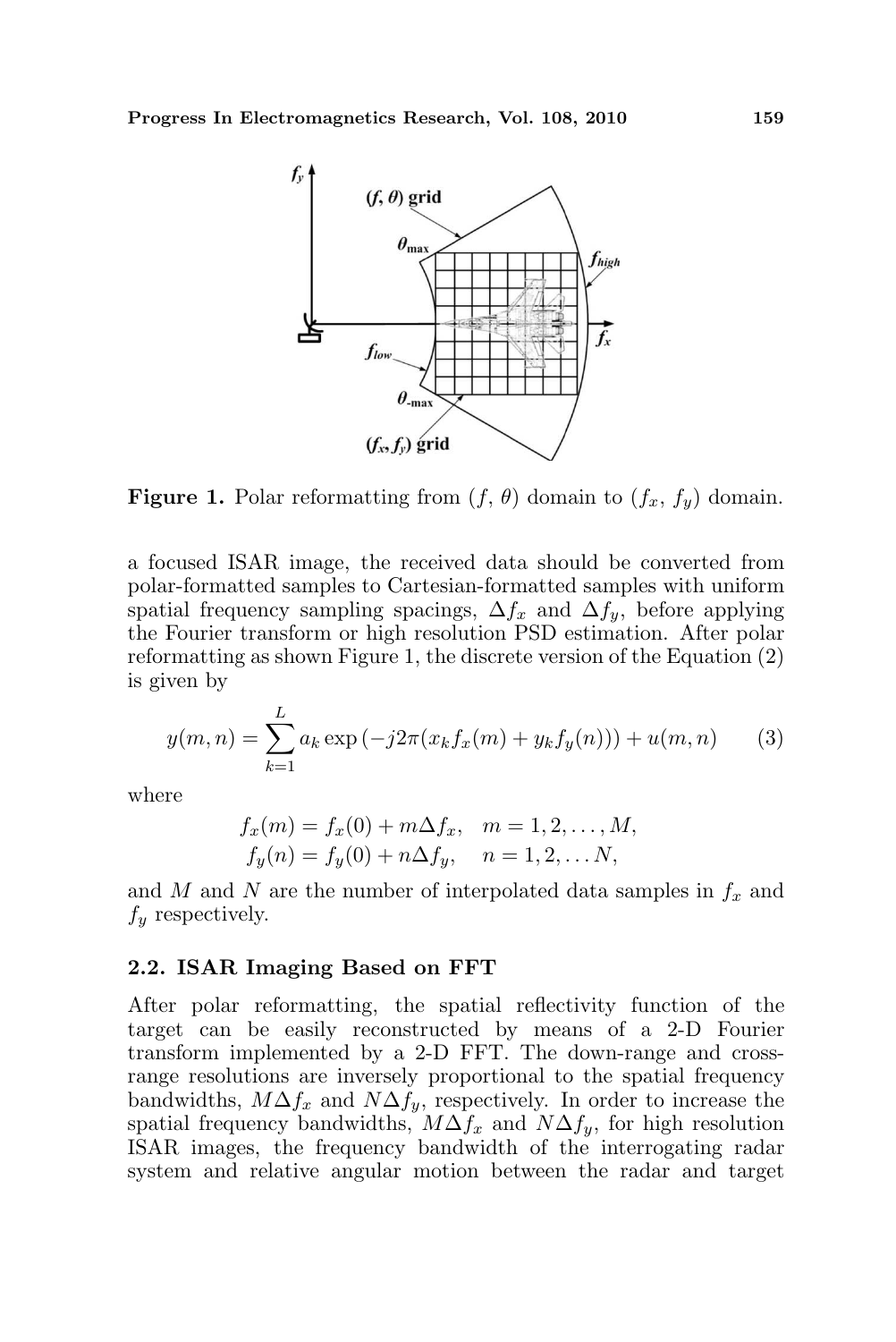should be sufficiently large. Otherwise, the FFT method results in limited resolution ISAR images, causing unreliable identification performance. Instead of the FFT, high resolution spectral estimation techniques, which will be discussed below, can substantially improve the resolution capability of ISAR images, even with limited data in the  $(f, \theta)$  domain, at the cost of additional computation time.

## 2.3. ISAR Imaging Based on AR Model

High resolution 2-D ISAR images can also be generated using an autoregressive model. This method is based on the 2-D forward and backward linear prediction [27]:

$$
P_{AR}(x,y) = \frac{1}{\left| 1 + \sum_{i=0}^{L} \sum_{j=0}^{L} a_{ij} z_1^{-i} z_2^{-j} \right|^2 + \left| 1 + \sum_{i=0}^{L} \sum_{j=0}^{L} b_{ij} z_1^{-i} z_2^{-j} \right|^2}
$$
(4)  

$$
z_1 = \exp(j4\pi/c\Delta f_x \cdot x), \quad z_2 = \exp(j4\pi/c\Delta f_y \cdot y),
$$

where  $a_{ij}$  and  $b_{ij}$  are the AR coefficients and L is the AR model order. These coefficients can be calculated using forward-backward linear prediction and a least square solution. The function  $P_{AR}(x, y)$ will have sharp peaks at the locations of the scattering centers on the target [27, 28]. However, the function  $P_{AR}(x, y)$  may have more peaks than the number of scattering centers. One can reduce the number of spurious peaks by the singular value decomposition (SVD) of the covariance matrix estimated from the received data. This can be achieved by including only those signal eigenvectors associated with the largest eigenvalues [27, 28].

# 2.4. ISAR Imaging Based on Spectral MUSIC

To obtain high resolution ISAR images based on MUSIC, the covariance matrix should be estimated from the received data. The eigenvectors of the covariance matrix can be decomposed into the signal subspace eigenvectors and noise subspace eigenvectors. The spectral MUSIC algorithm is based on the orthogonal relationship between the signal and the noise eigenvectors of the covariance matrix. Therefore, the location of the peaks can be estimated using the following function [29]:

$$
P_{\text{MUSIC}}(x, y) = \frac{\mathbf{e}(x, y)^H \mathbf{e}(x, y)}{\mathbf{e}(x, y)^H \mathbf{E}_n^H \mathbf{E}_n \mathbf{e}(x, y)},
$$
(5)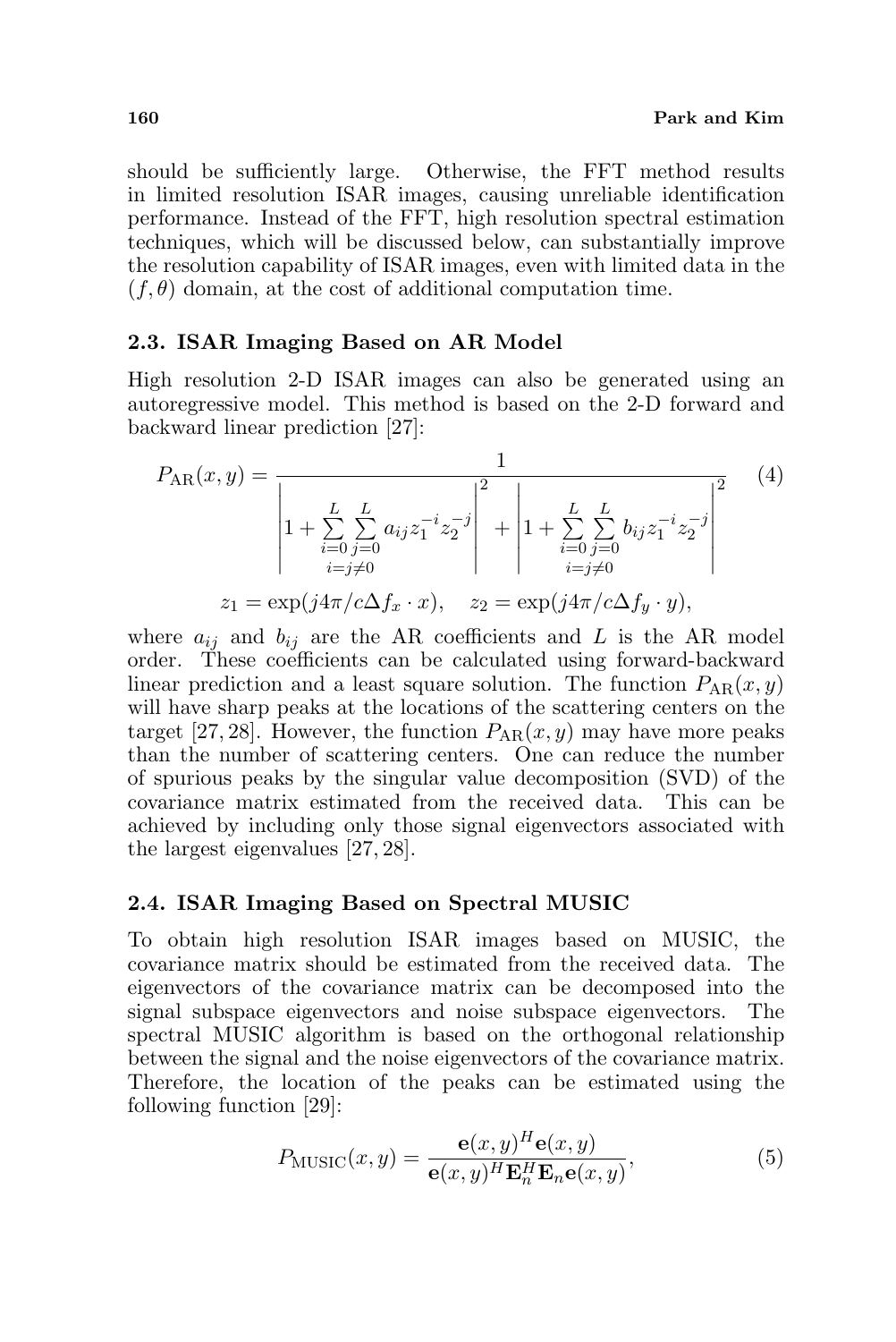where  $e(x, y)$  is the mode (direction) vector of the signal subspace, the matrix  $\mathbf{E}_n$  is composed of the noise eigenvectors corresponding to the smallest eigenvalues of the covariance matrix, and  $H$  denotes the conjugate transpose.

# 2.5. ISAR Imaging Based on MEMP-MUSIC

It is noted that the rank condition of the covariance matrix can be significantly improved via the matrix enhancement and matrix pencil (MEMP) method based on the Hankel block matrices described in [30], compared to that of the conventional method based on the 2- D modified spatial smoothing preprocessing method described in [29]. The improved covariance matrix can be combined with the MUSIC PSD estimator described in (5), providing more robust ISAR images.

# 2.6. Identification Method

In this study, the method based on the polar mapping of ISAR images described in [5] was used to identify various ISAR images from six different targets measured in compact range. The method in [5] has the benefits of rotation, scale, and translation invariance, which can mitigate the sensitivity of the ISAR image to the relative orientation, cross-range scaling, and segmentation. In addition, this method is a three step classifier consisting of a coarse search, fine search, and alignment and final decision. After the polar mapping of the ISAR images, each step makes use of its own identification strategy based on the r-projected 1-D image,  $\theta$ -projected 1-D image, and compressed polar image via principal component analysis (PCA) [31– 34]. Even though three feature components are required to complete the identification, the whole memory storage required for the training database is much smaller than that in the case where the original ISAR images are used. As a result, this method was shown to provide more robust identification performance, compared to the conventional template matching with ISAR images [5].

# 3. EXPERIMENTAL RESULTS

In order to generate the ISAR images, we used six aircraft models with a scale factor of 1/16: The F4, F14, F16, F22, F117 and Mig 29. The maximum length of these targets is about 1 [m].

Their RCS data were measured in a compact range using six scaled models with a frequency bandwidth of the X-band (8.3 GHz  $\sim$ 12.3 GHz) in 401 equally spaced frequency points and an angular region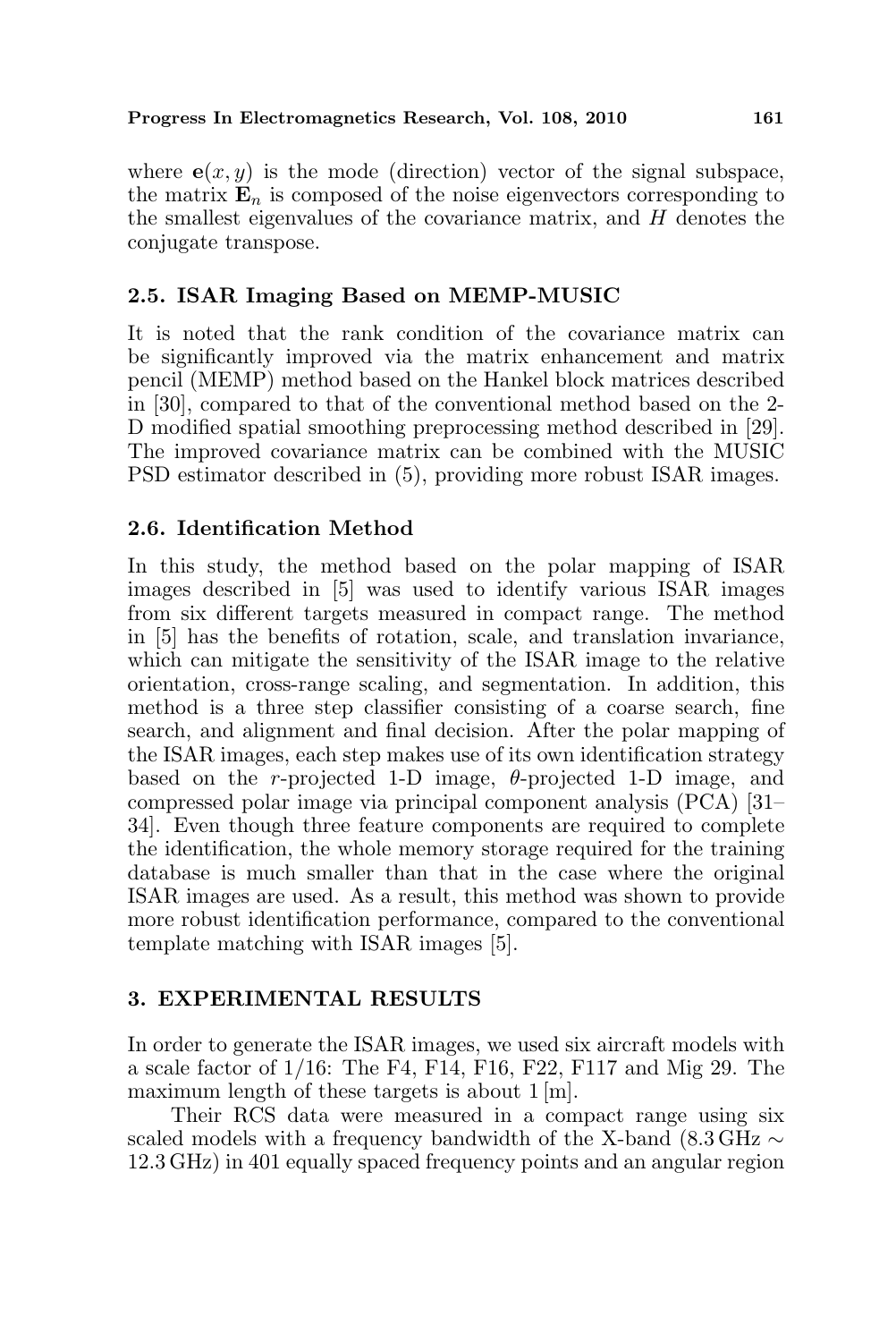of  $180^\circ$  ( $-90^\circ \sim +90^\circ$ ) in 361 equally spaced angles. The transmit and receive polarizations are chosen as horizontal. An additive white Gaussian noise (AWGN) at a signal-to-noise ratio (SNR) of 30 dB was added to the measured RCS data. The noise added RCS data to which the noise was added was interpolated by polar reformatting. Consequently, 181 ISAR images of  $100 \times 100$  pixels were generated for each target, providing  $181 \times 6 = 1086$  ISAR images for the six target models. In this experiment, we assumed that the translational motion of each target has been perfectly compensated.

To carry out the identification simulation, the 1086 ISAR images were divided into the training set and test set. For this purpose, the training set of each target was uniformly sampled across the aspect angle with an increment of 10◦ . The rest of the ISAR images were reserved for the test set, i.e., 978 test ISAR images. Every test ISAR image was arbitrarily rotated and down-scaled in order to model the variation of the relative orientation and cross-range scaling of the target. Specifically, its rotation angle and scale are randomly sampled target. Specincally, its rotation angle and scale are randomly sampled<br>from a uniform distribution between 0 and  $2\pi$ , and between 1 and  $\sqrt{2}$ , respectively. The correct identification performance is measured by determining the ratio of the number of correct identifications to the total number of test data.

$$
P_c = \frac{\text{the number of correct identification}}{\text{the number of all test set}} \tag{6}
$$

Polar images with a size of  $50 \times 50$  pixels were generated from the ISAR images having sizes of  $100 \times 100$  pixels and, then, the rprojected 1-D images, the  $\theta$ -projected 1-D images, and the compressed polar images by PCA were obtained from the polar images. Their dimensions are selected as 50, 50 and 20, respectively, and, thus, the final feature dimensionality for identification is  $50 + 50 + 20 = 120$ , which is a significantly smaller number than that of the ISAR image itself, 10<sup>4</sup> . In addition, in order to investigate the effect of the subarray (model order) size on the identification performance, 10 Monte Carlo identification experiments were carried out at 30 dB. All programs were written in Matlab 6.4 and run in Window XP on Intel Pentium 2.8 GHz processor.

### 3.1. Experiment  $1$  — Identification Using Wideband Data

The RCS data for each target with a wide frequency bandwidth of  $4 \text{ GHz } (8.3 \text{ GHz } \sim 12.3 \text{ GHz})$  and an angular sector of 30° (-15°  $\sim$ +15<sup>°</sup>) with respect to the center of each angular sector were used to generate the training and testing ISAR images against the various targets. Note that the target response in the HRR profiles is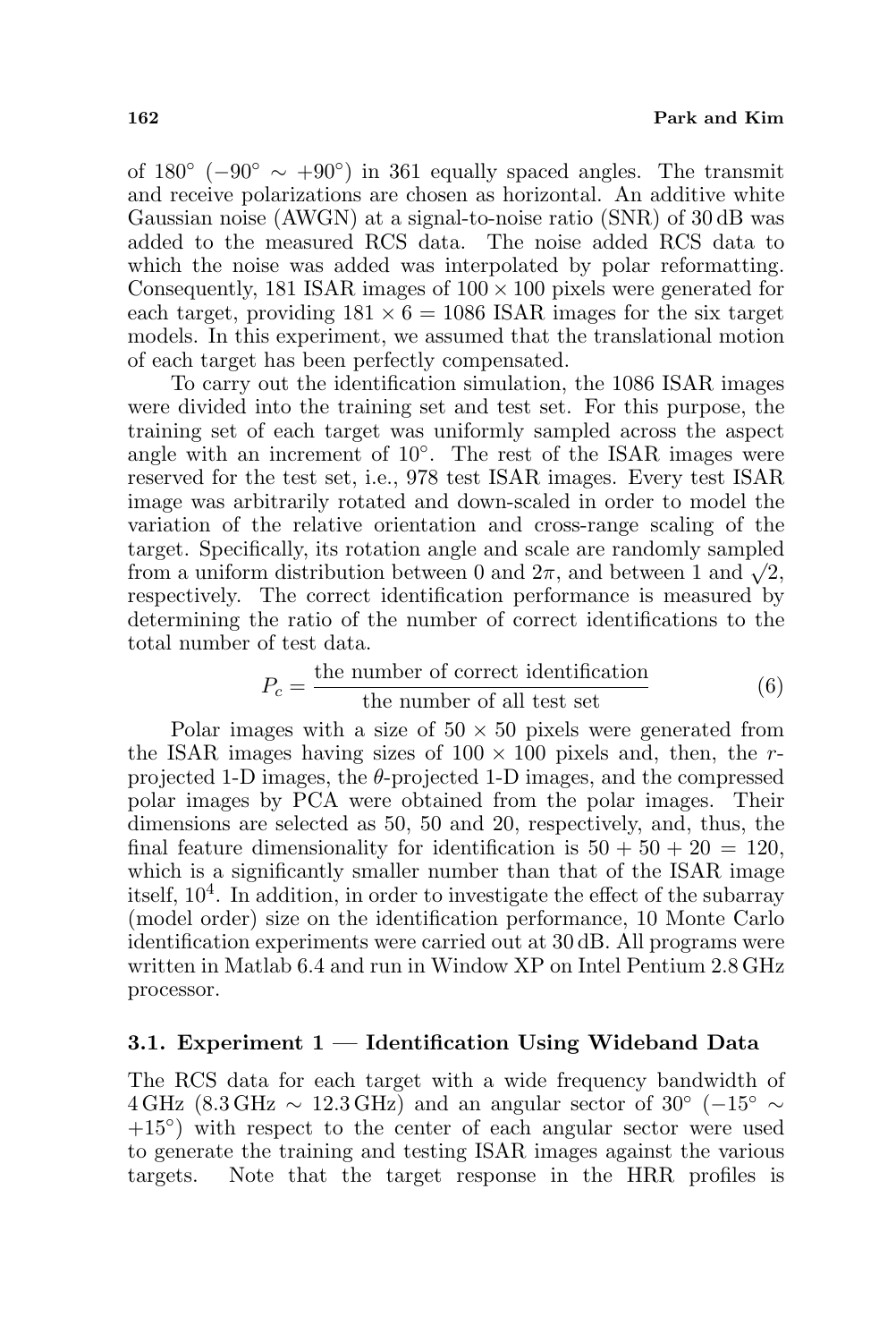represented by about 27 range bins with a frequency bandwidth of 4 GHz, yielding a range resolution of 3.75 cm. The range resolution of 3.75 cm against merely about 1 m target corresponds to 0.6 m range resolution against a real target of 16 m in length. That is, the 4 GHz frequency bandwidth in the experiment is equivalent to the frequency bandwidth of 250 MHz in a real situation, when considering the scale factor.

After adding an AWGN of 30 dB to the measured RCS data, the number of interpolations for polar reformatting was chosen as  $M = N = 60$ , providing 60 equally spaced data points in both directions,  $f_x$  and  $f_y$ . Subsequently, the FFT, AR model, MUSIC and MEMP-MUSIC techniques for ISAR imaging were applied to these wide bandwidth-angular sector RCS data.

Figure 2 shows the ISAR image of the F117 scaled model with various spectral estimation techniques when the subarray size for MUSIC and MEMP-MUSIC, and the model order for AR model were chosen as 20. As shown in Figure 2, the dynamic ranges of the ISAR images using the various techniques are 40 dB (FFT), 31.3 dB (MUSIC), 26.2 dB (MEMP-MUSIC) and 9.1 dB (AR model). Among these four techniques, the dynamic range with the FFT is the largest, whereas that with the AR model is the smallest.

Figure 3 shows the ISAR images with the MEMP-MUSIC versus the subarray size. As the subarray size becomes larger, the resolution of MEMP-MUSIC improves, while its dynamic range becomes smaller, as expected. Although the results are not shown in this paper for the sake of brevity, we found that the other two high resolution techniques, the AR model and MUSIC, show very similar behavior to the MEMP-MUSIC.

Figure 4 presents the identification results as the subarray size is increased from 15 to 25 in increments of 5. In this figure, the vertical bars filled with black, dark gray, gray and white colors correspond to the results obtained from the FFT, AR, MUSIC and MEMP-MUSIC, respectively. Plots of the correct identification rates versus the subarray size are presented in Figure  $4(a)$ , and the associated standard deviations are given in Figure 4(b). As shown in Figure 4, the three high resolution techniques exhibit decreasing correct identification rates with increasing subarray size. Among the three techniques, the AR model has the most inferior results, while the other two have relatively high correct identification rates, because the ISAR images obtained from the AR model have very high sidelobes on the background and, thus, the lowest dynamic range, as shown in Figure 2. However, it is clearly revealed in Figure 4 that the traditional FFT method with wideband RCS data guarantees the most reliable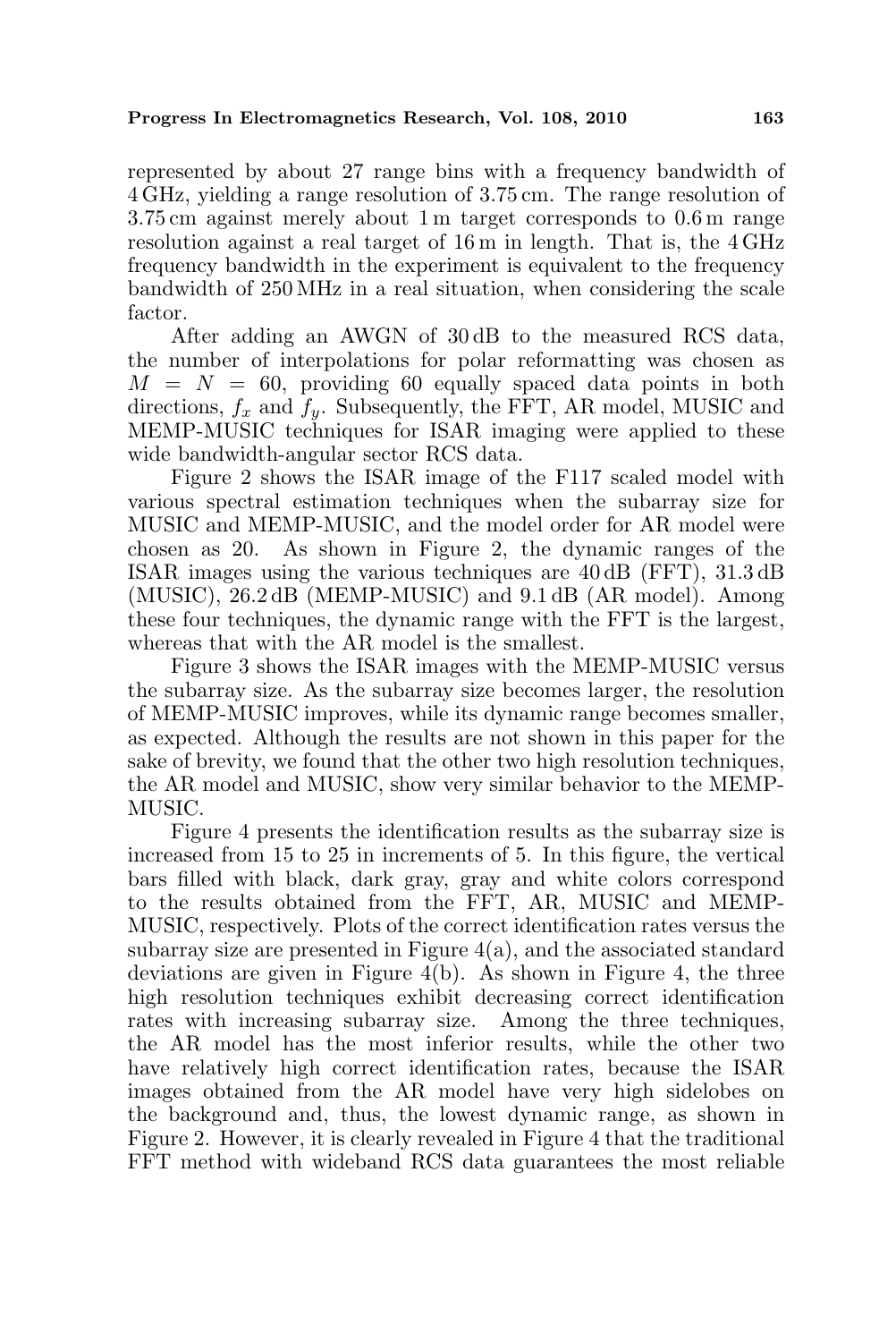

Figure 2. ISAR images whose frequency bandwidth is 4 GHz and angular region is  $30^{\circ}$  (-15 ~ +15<sup>o</sup>). (a) ISAR image via FFT. (b) ISAR image via AR model. (c) ISAR image via MUSIC. (d) ISAR image via MEMP-MUSIC.

identification performance. It should be noted that the FFT method has the most inferior resolution capability, but the most superior dynamic range among the four techniques, as shown in Figure 2. This suggests that the dynamic range as well as the resolution of an ISAR image is essential for successful target identification. If the resolution capability is guaranteed by wideband measurements, then the dynamic range has an important effect on the final identification accuracy.

Figure 5 shows the computation times of the four methods versus the subarray size. As expected, the FFT is the most efficient in terms of the computation, while the other three methods consume significant amounts of computation time compared to the FFT, because they require the time-consuming eigen-decomposition of the covariance matrix. Since the subarray size determines the size of the covariance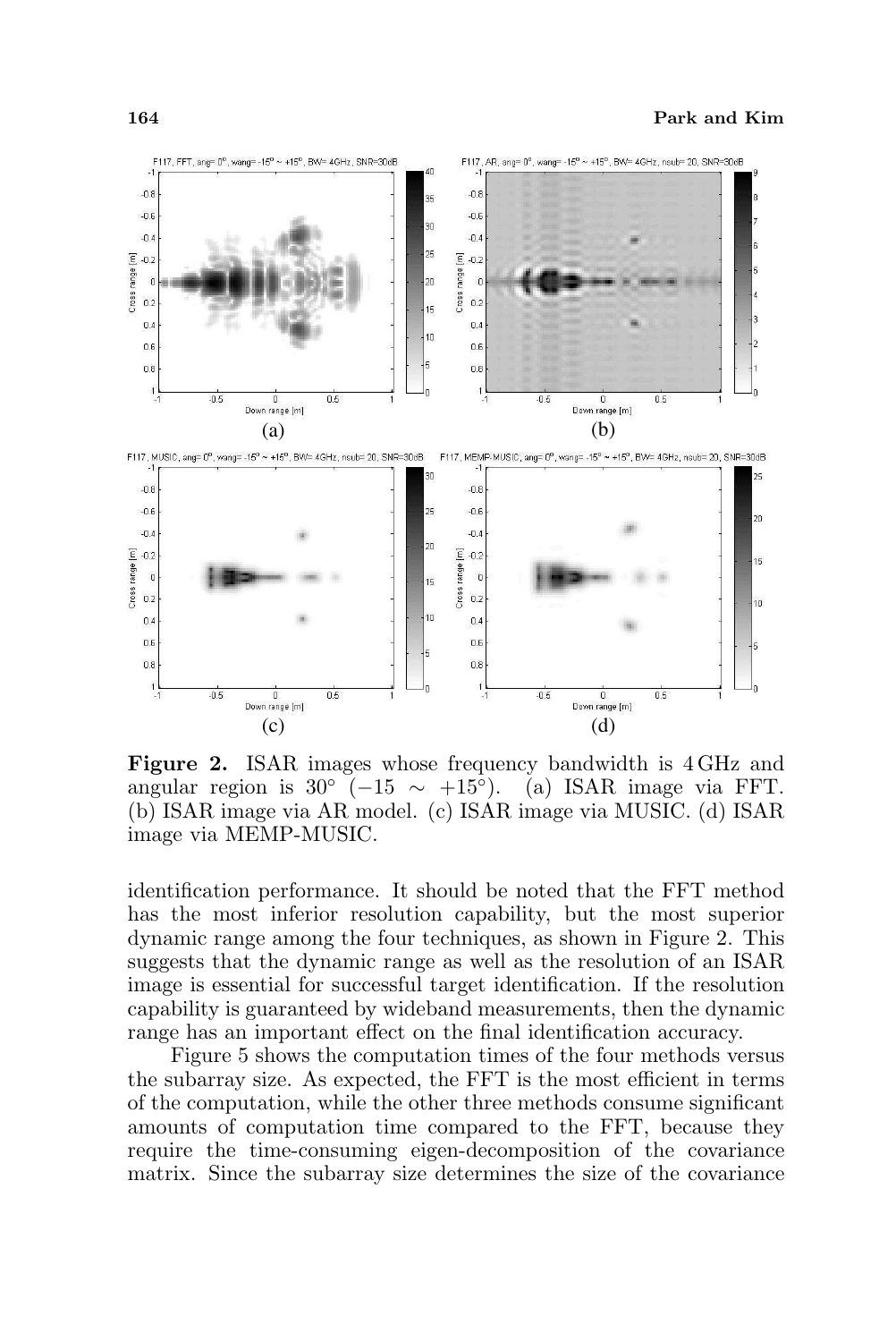

Figure 3. ISAR images using the MEMP-MUSIC vs. subarray size. (a) Subarray size  $= 15.$  (b) Subarray size  $= 20.$  (c) Subarray size  $= 25.$ 

matrix, the computation time increases as the subarray size increases, as shown in Figure 5.

As a result, if sufficient resolution capability is guaranteed by wideband RCS data for a target, the traditional FFT is the most promising ISAR imaging algorithm for target identification, due to its large dynamic range and small computation time. In contrast, high resolution spectral estimation techniques can provide high resolution ISAR images at the expense of additional computation time, but their smaller dynamic ranges lead to the degradation of the identification performance, even with their improved resolution capability.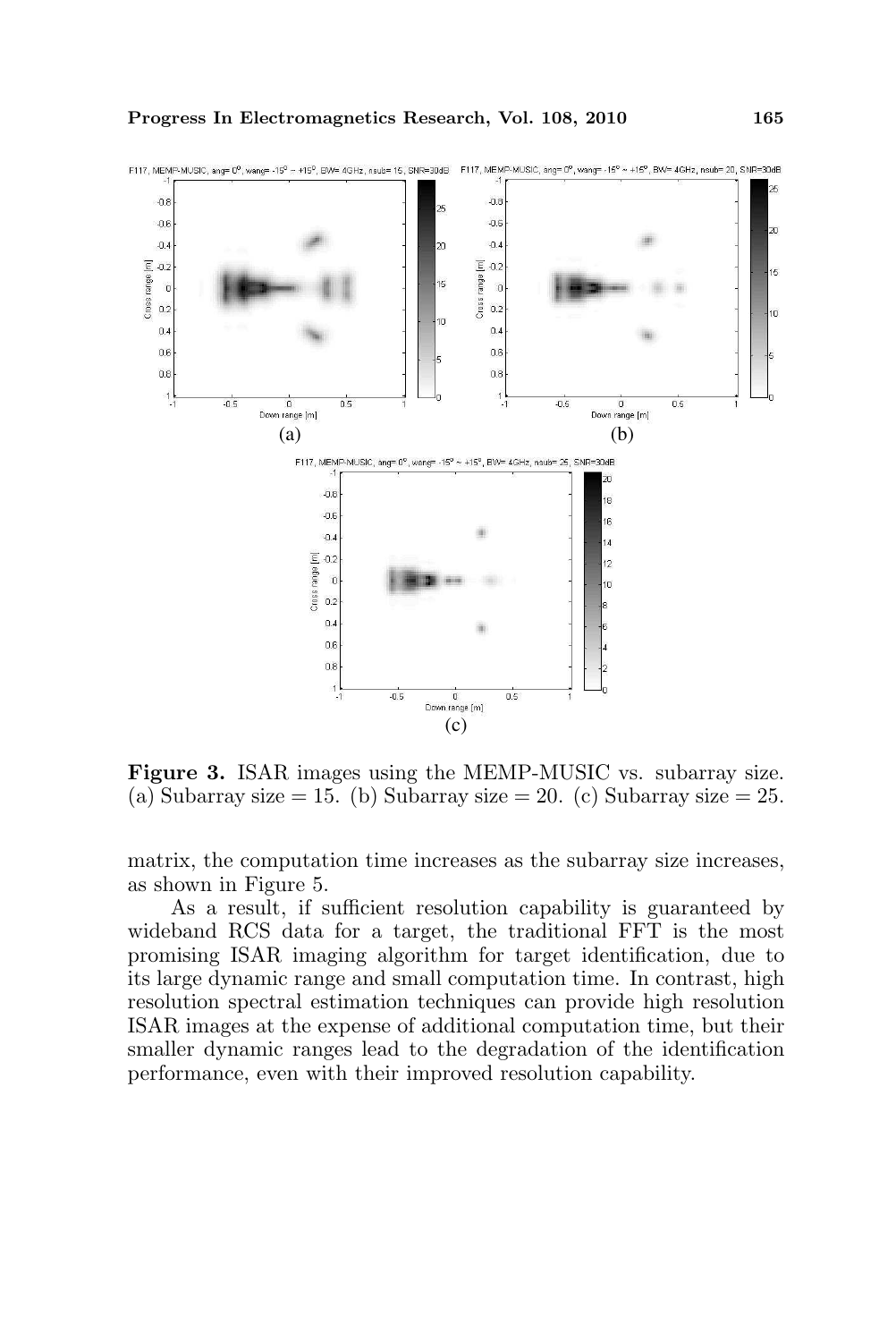

Figure 4. Average correct identification rate and standard deviation vs. subarray size using ISAR images of the data whose frequency bandwidth is 4 GHz and angular region is 30° ( $-15° \sim +15°$ ). (a) Average correct identification rates. (b) Standard deviations.



Figure 5. Average computation time for generating an ISAR image vs. subarray size.

## 3.2. Experiment II — Identification Using Narrowband Data

In this experiment, the RCS data with narrow bandwidth-angular sectors were used to generate the training and testing ISAR images. Their frequency bandwidth and angular sector were chosen as  $2 \text{ GHz}$  (9.3 GHz ~ 11.3 GHz) and  $10^{\circ}$  (-5° ~ +5°), respectively, corresponding to half the amount of data in Experiment I. Since the maximum size of the target models is about 1 m, the target response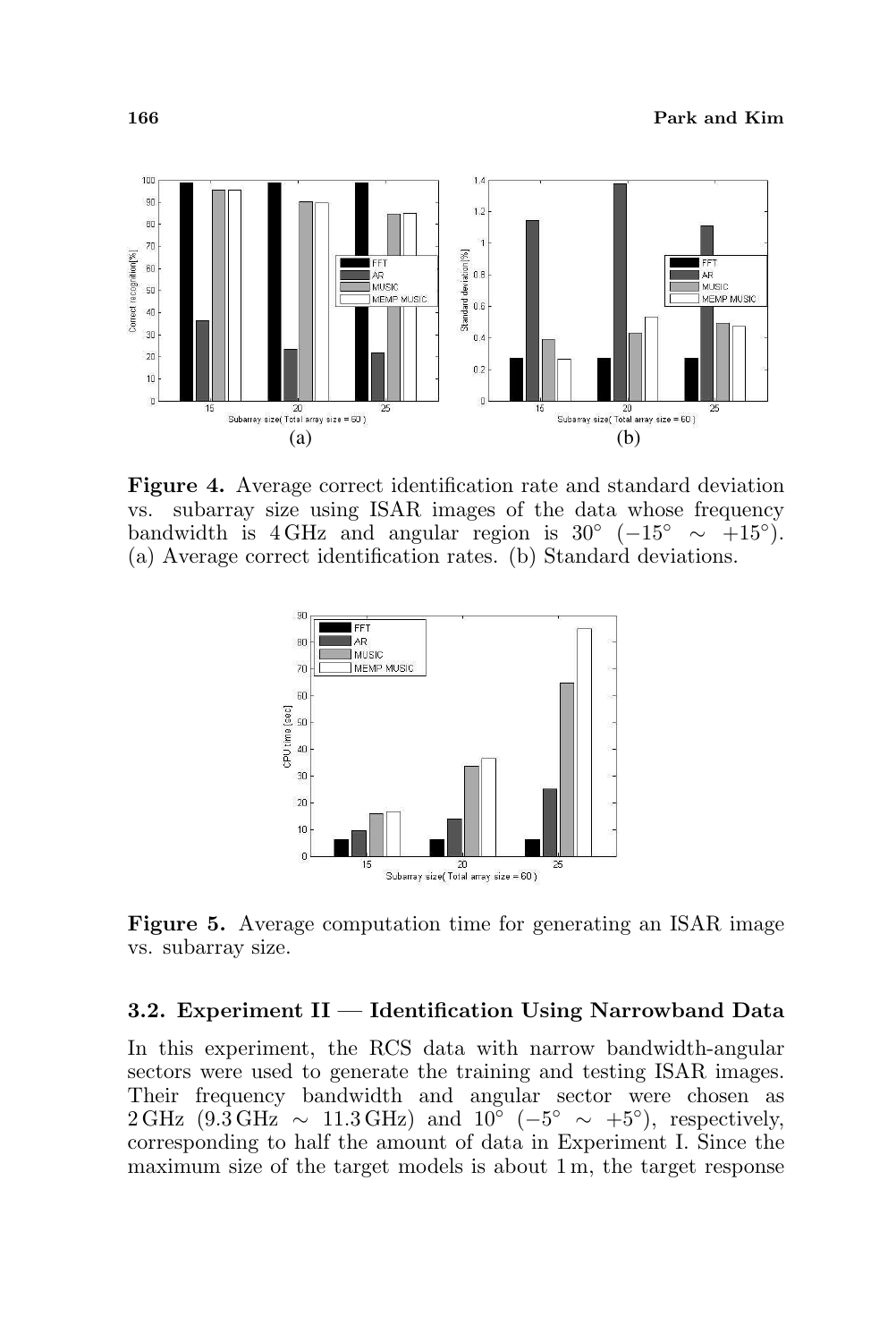#### Progress In Electromagnetics Research, Vol. 108, 2010 167

corresponds to only about 13 range bins in the HRR profile domain with a narrow frequency bandwidth of  $2 \text{ GHz}$ , yielding 125 MHz against an actual target of length 16 m. As in Experiment I, an AWGN of 30 dB was added to the measured RCS data. However, the number of interpolated samples was decreased to  $M = N = 30$ , due to the reduced frequency bandwidth and angular sector. This ensures that the spatial frequency increments,  $\Delta f_x$  and  $\Delta f_y$ , in Experiment I with wideband RCS data, and those in Experiment II with narrowband RCS data are nearly identical. Then, the FFT, AR model, MUSIC and MEMP-MUSIC techniques for ISAR imaging were applied to these narrow frequency bandwidth-angular sector RCS data.

Figure 6 shows the ISAR images of the F117 scaled model obtained



Figure 6. ISAR images of the data whose frequency bandwidth is 2 GHz and angular sector is  $10^{\circ}$  ( $-5^{\circ} \sim +5^{\circ}$ ). (a) ISAR image using the FFT. (b) ISAR image using the AR model. (c) ISAR image using the MUSIC. (d) ISAR image using the MEMP-MUSIC.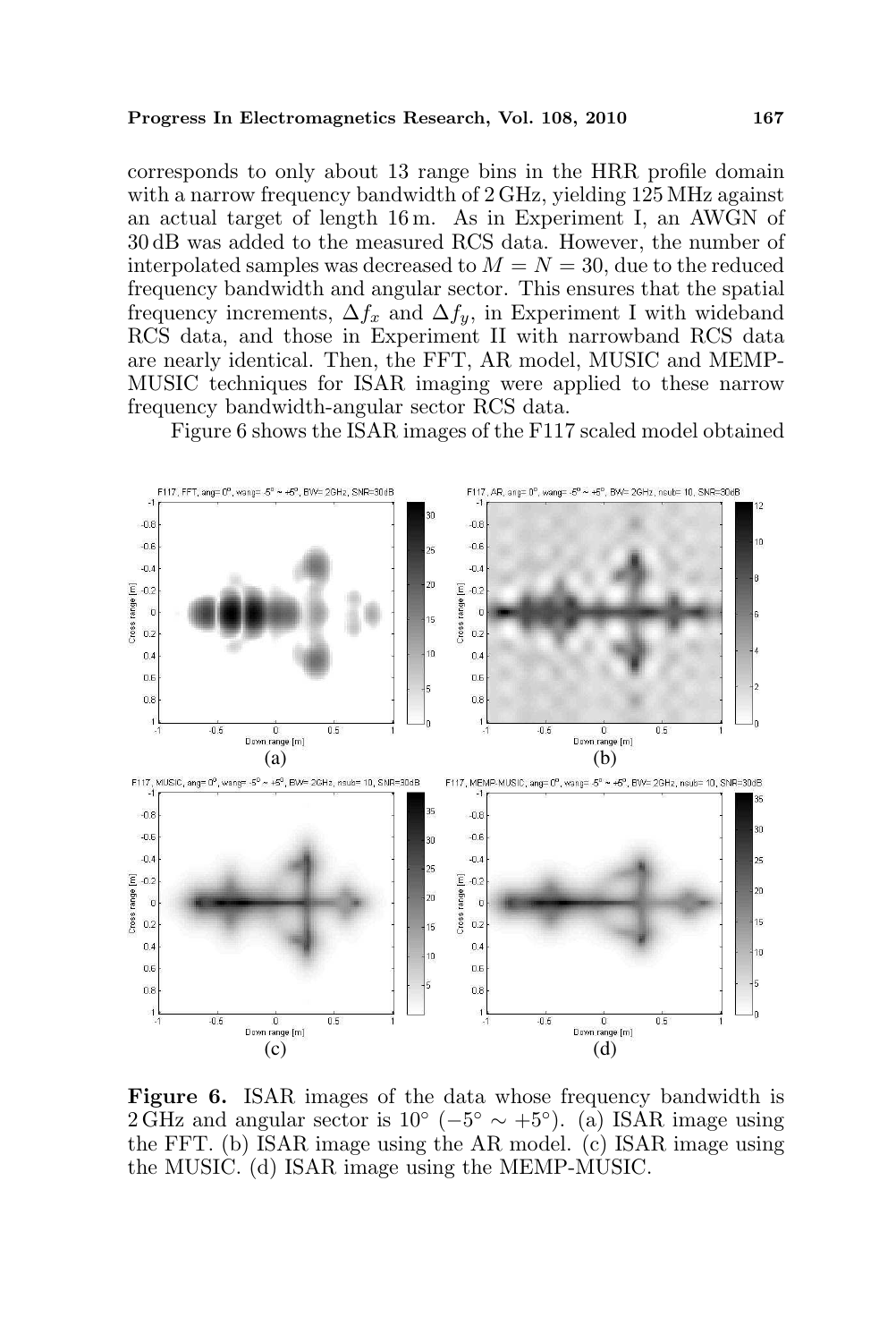

Figure 7. ISAR images using the MEMP-MUSIC vs. the subarray size. (a) Subarray size = 5. (b) Subarray size = 8. (c) Subarray size  $= 10$ . (d) Subarray size  $= 13$ .

using the various spectral estimation techniques with the narrow bandwidth RCS data. In Figure 6, the subarray size was selected as 10, i.e., about one-third of the full aperture size,  $M = N = 30$ . With the narrow band RCS data, the three high resolution techniques, as well as the FFT technique, provide degraded resolution ISAR images, as predicted. Even with this degraded resolution due to the reduced bandwidth, the high resolution techniques still show more improved resolution than the FFT. In terms of the dynamic range, the benefits of high resolution techniques against FFT are evident with the exception of AR model. It should be noted that in Experiment I, the FFT was shown to have a higher dynamic range than the high resolution PSD estimators. However, in the case of the narrow band RCS data, the high resolution techniques are able to provide more improved ISAR images in the framework of both the resolution and dynamic range.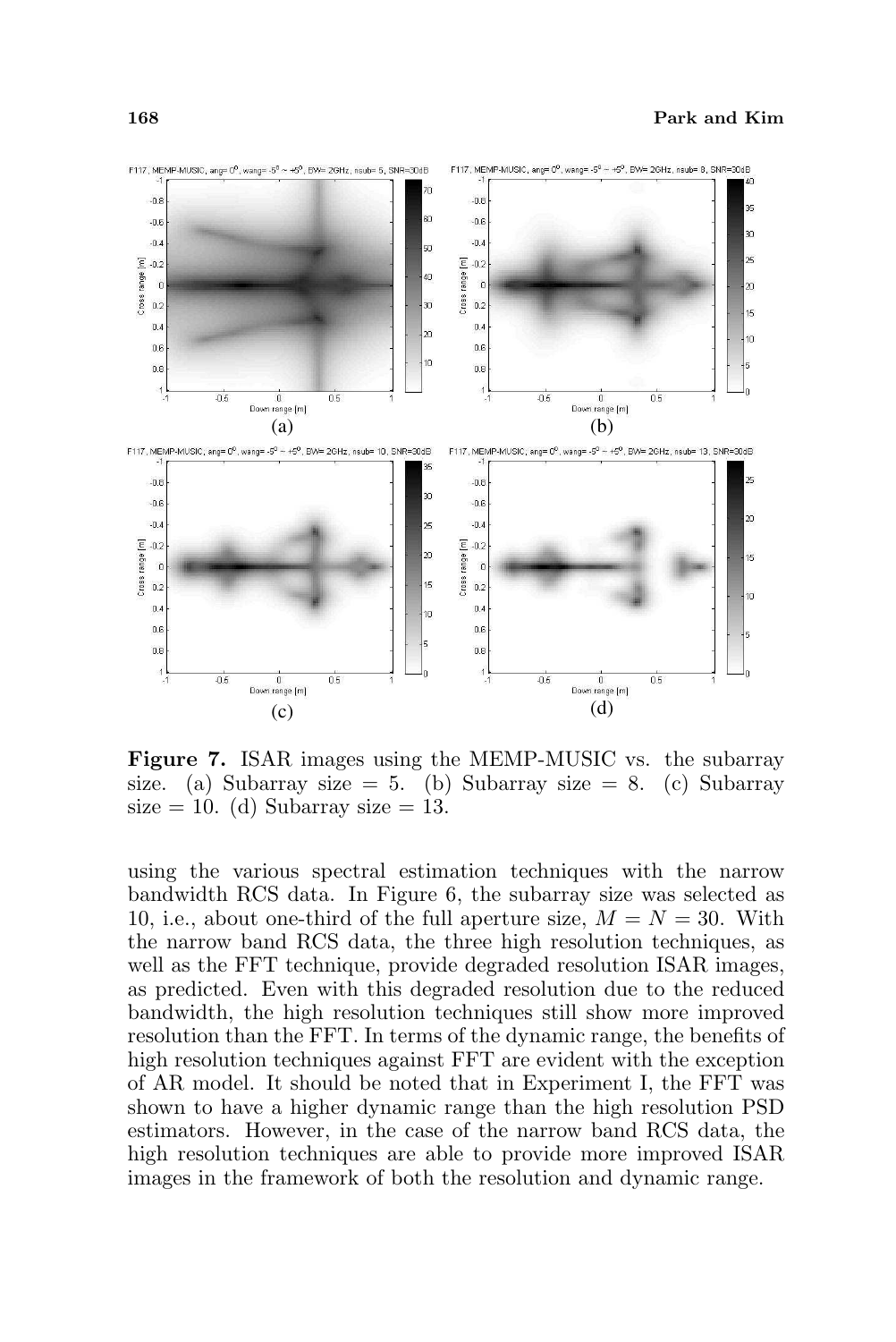#### Progress In Electromagnetics Research, Vol. 108, 2010 169

Figure 7 shows the ISAR images obtained using the MEMP-MUSIC with various subarray sizes. As outlined in Experiment I, as the subarray size increases, the resolution capability of the ISAR image becomes more improved, while its dynamic range is deteriorated, and vice versa.



Figure 8. Average correct identification rate and standard deviation vs. subarray size using ISAR images of the data whose frequency bandwidth is 2 GHz and angular sector is  $10^{\circ}$  (-5<sup>°</sup> ~ +5<sup>°</sup>). (a) Average correct identification rates. (b) Standard deviations.

Figure 8 presents the identification results obtained when the subarray size is 5, 8, 10 and 13. In this figure, the vertical bars filled with black, dark gray, gray and white colors correspond to the results obtained from the FFT, AR model, MUSIC and MEMP-MUSIC, respectively. The plots of the correct identification rates versus subarray size are presented in Figure 8(a), and the associated standard deviations are given in Figure 8(b). In contrast to the results obtained in Experiment I, the two high resolution techniques, such as viz. MUSIC and MEMP-MUSIC, show higher correct identification rates than the FFT against all of the subarray sizes considered. The improvements of the resolution as well as and dynamic range of afforded by MUSIC and MEMP-MUSIC compared to the FFT, as shown in Figure 6, lead to high identification outcomes, as shown in Figure 8.

It can be seen in Figure 8 that three methods, viz. the FFT, MUSIC, and MEMP-MUSIC, have relatively low and similar identification results when the subarray size is small. However, as the subarray size is increased (i.e., 8 and 10), the identification performances of MUSIC and MEMP-MUSIC improve, and, thus, they significantly outperform the FFT by more than 10%. This comes from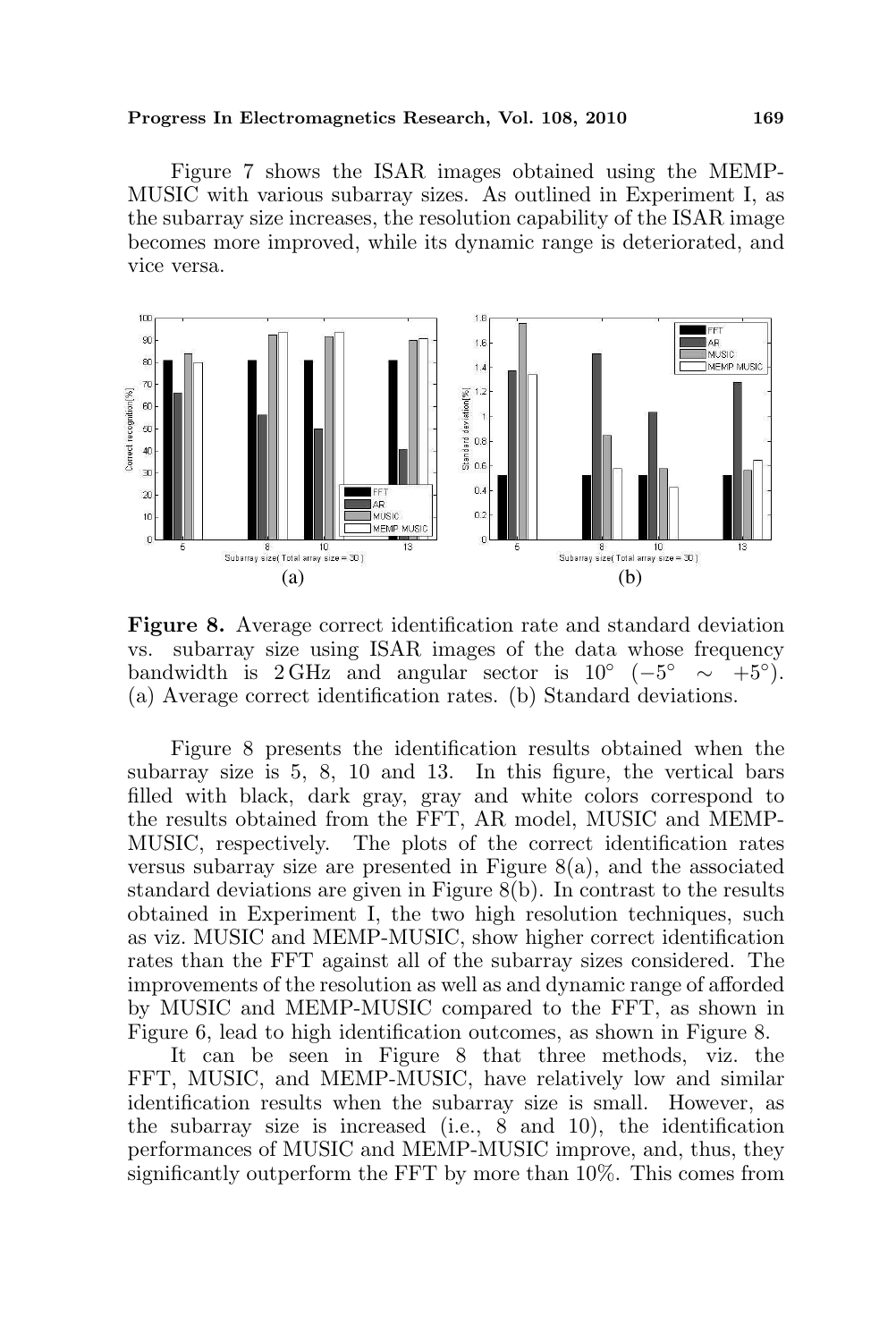the fact that the enhancement of the resolution plays an important role in the identification accuracy when the subarray size is small. However, further increasing the subarray size to 13 gives rise to a slight degradation of the identification performance. This suggests that the dynamic range rather than the resolution comes to have a predominant effect on the identification performance when the subarray size is large enough to provide ISAR images with sufficient resolution. Therefore, subarray sizes of about one-quarter, i.e., 8, or one-third, i.e., 10, of the full aperture length,  $M = N = 30$ , are adequate for target identification with narrowband RCS data.



Figure 9. Average computation time vs. subarray size.

Figure 9 shows the variation of the average computation times of the four ISAR imaging methods with the subarray size. There is nearly no time difference between the FFT and the three high resolution techniques when the subarray size is relatively small, viz. 5, 8, and 10. The dimension of the covariance matrix depends on the subarray size, and, thus, with the narrowband RCS data, the computational efficiency of the high resolution PSD estimators becomes comparable to that of the FFT, especially for small sized subarrays.

In order to find an optimal subarray size at low SNR level, the measured data was contaminated by an AWGN of 10 dB. Other parameters except the SNR are same as those used in the previous experiment at high SNR.

Figure 10 shows the identification results obtained when the subarray size is 5, 8, 10 and 13. With lower SNR, the identification performances of four methods are degraded as expected. The plots of the correct identification rates versus subarray sizes are presented in Figure  $10(a)$ , and the associated standard deviations are given in Figure 10(b). The identification rates at subarray size of 8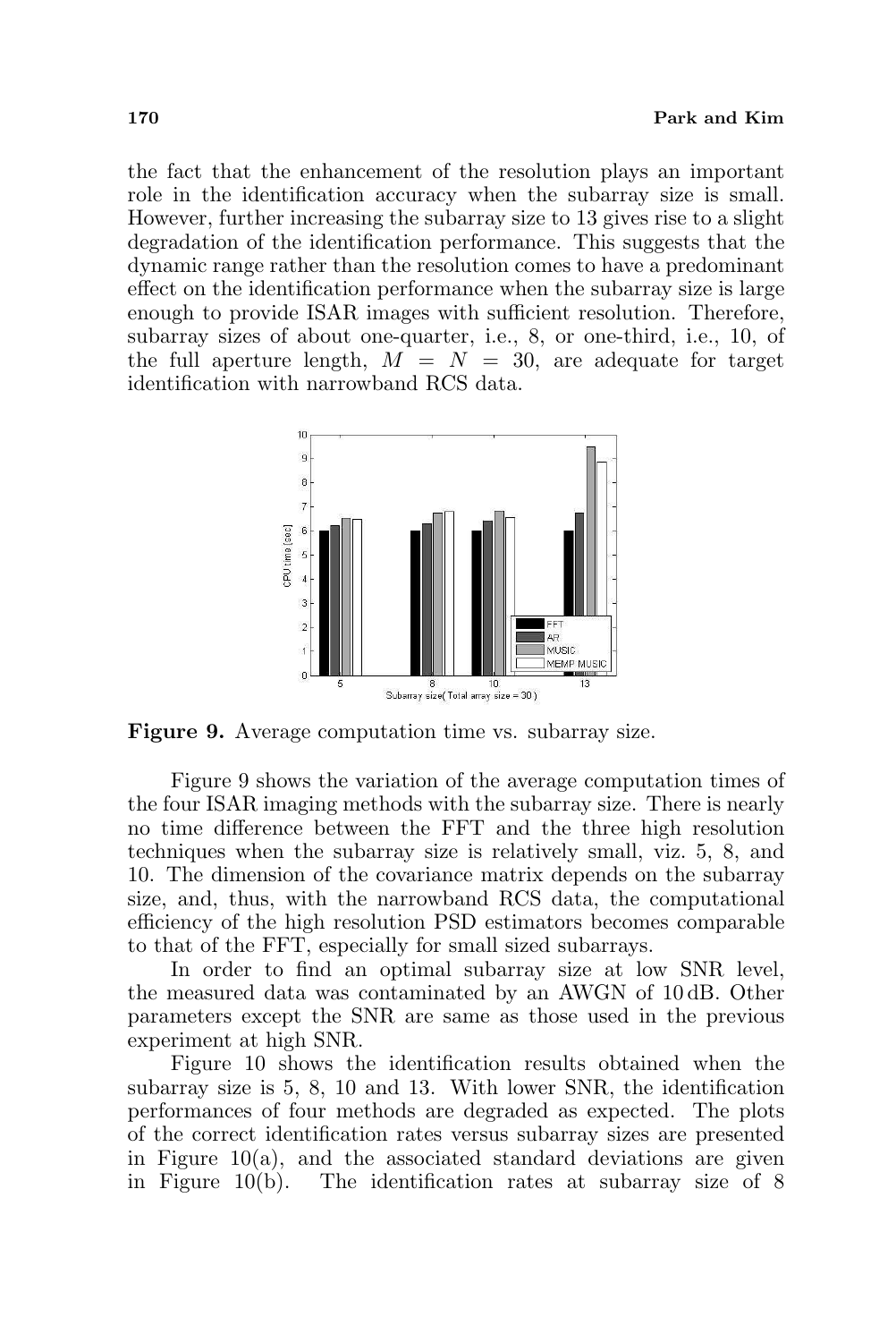

Figure 10. Average correct identification rate and standard deviation vs. subarray size using ISAR images of the data whose frequency bandwidth is 2 GHz and angular sector is  $10^{\circ}$  (-5<sup>°</sup> ~ +5<sup>°</sup>). (a) Average correct identification rates. (b) Standard deviations.

and 10 outperform those at other subarray sizes. Also, the graph of identification performances versus the subarray size show similar behavior as in the case of high SNR in Figure 8. It can be clearly revealed that subarray sizes of about one-quarter, i.e., 8, or one-third, i.e., 10, of the full aperture length,  $M = N = 30$ , are adequate for target identification with narrowband RCS data even at low SNR.

Summarizing the above results, high resolution techniques including MUSIC and MEMP-MUSIC may significantly outperform the traditional low-resolution FFT method with narrowband RCS data. The identification performance is affected not only by the resolution, but also by the dynamic range of the ISAR images, as was discovered in Experiment I. In other words, a large subarray size for high resolved ISAR images does not always lead to the improvement of the identification accuracy for high resolution ISAR imaging techniques other than the FFT. In addition, the computational efficiency of the time-consuming high resolution techniques approaches that of the FFT technique without any loss of identification performance, especially for relatively small sized subarrays, i.e., 8 and 10. With the above extensive observations on the relations among the identification outcomes, resolution, dynamic range and computation time, it is evident that in the case of MUSIC and MEMP-MUSIC with narrowband data, a subarray size of about one-quarter of the full aperture size is adequate to achieve high correct identification rates with a minimal increase in the computational complexity.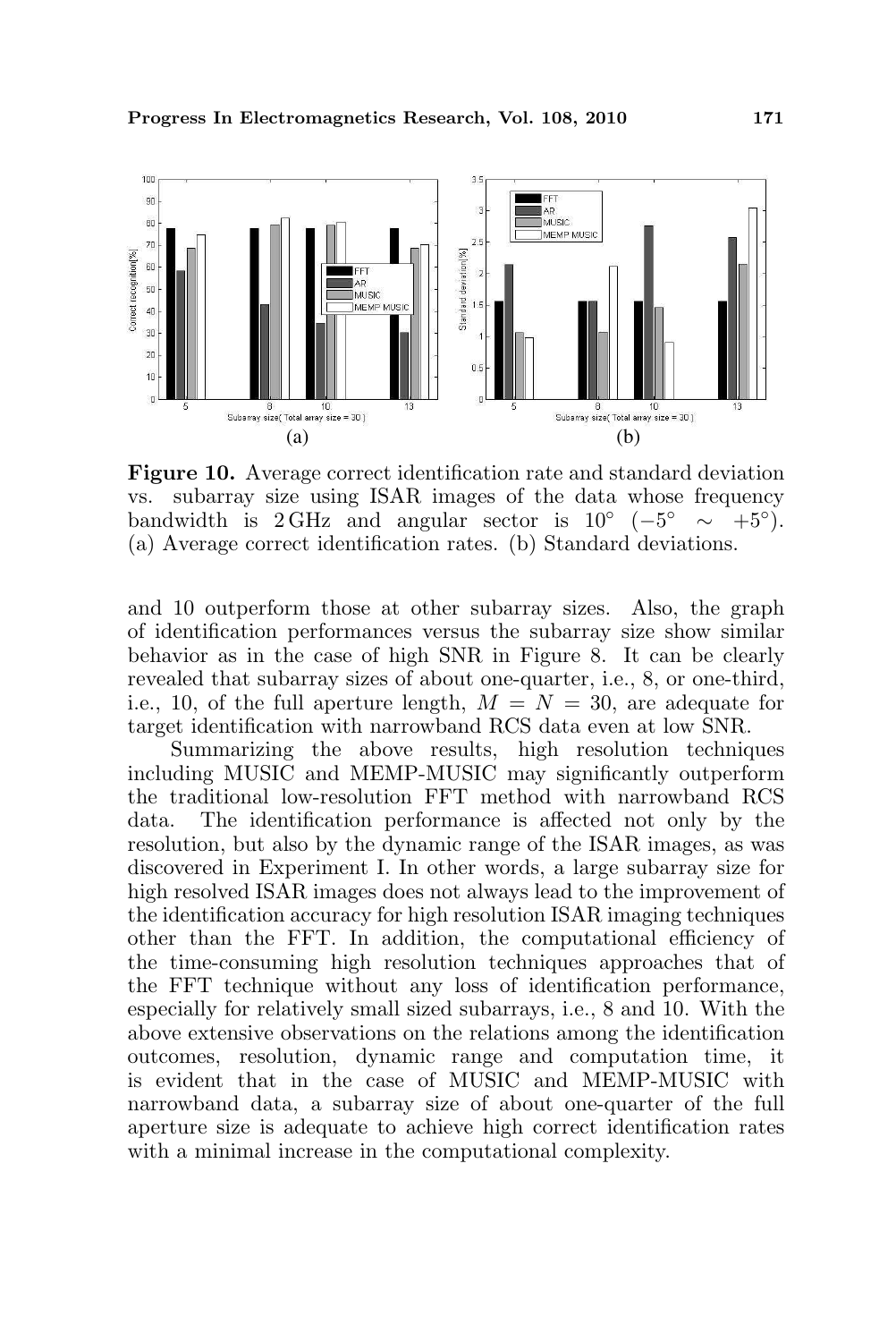# 4. CONCLUSION

In this paper, we presented the experimental results and associated analyses conducted for the purpose of investigating the performance of various ISAR imaging techniques, including high resolution spectral estimation techniques, as well as the conventional Fourier transform, in the framework of target identification. With wideband RCS data, the Fourier transform with lower resolution was shown to give more promising identification performance than the high resolution spectral estimation techniques, because the Fourier transform can provide ISAR images with more improved, i.e., larger, dynamic ranges. This suggests that the traditional Fourier transform is the most promising candidate for ISAR imaging with advanced radar systems having a large frequency bandwidth.

On the other hand, the high resolution spectral estimation techniques, except for the AR model, were better than the Fourier transform with the narrowband RCS data, because the Fourier transform results in poor resolution ISAR images for target identification. The high resolution techniques were superior to the Fourier transform in terms of both the resolution and dynamic ranges of the ISAR images. Furthermore, they are very efficient in terms of the computation time, due to their decreased subarray sizes. The optimum subarray size for high resolution ISAR imaging techniques was shown to be about one-quarter of the full aperture length, in terms of the target identification and computational complexity, because the identification performance depends not only on the resolution, but also on the dynamic range of the ISAR images. This also implies that high resolution spectral estimation techniques can be a costeffective solution for ISAR imaging with traditional imaging radars having narrow frequency bandwidths, for example, less than 150 MHz.

## ACKNOWLEDGMENT

This work was supported by the Yeungnam University research grants in 2010.

### **REFERENCES**

1. Li, H. J. and V. Chiou, "Aerospace target identificationcomparison between the matching score approach and the neural network approach," Journal of Electromagnetic Waves and Applications, Vol. 7, No. 6, 873–893, 1993.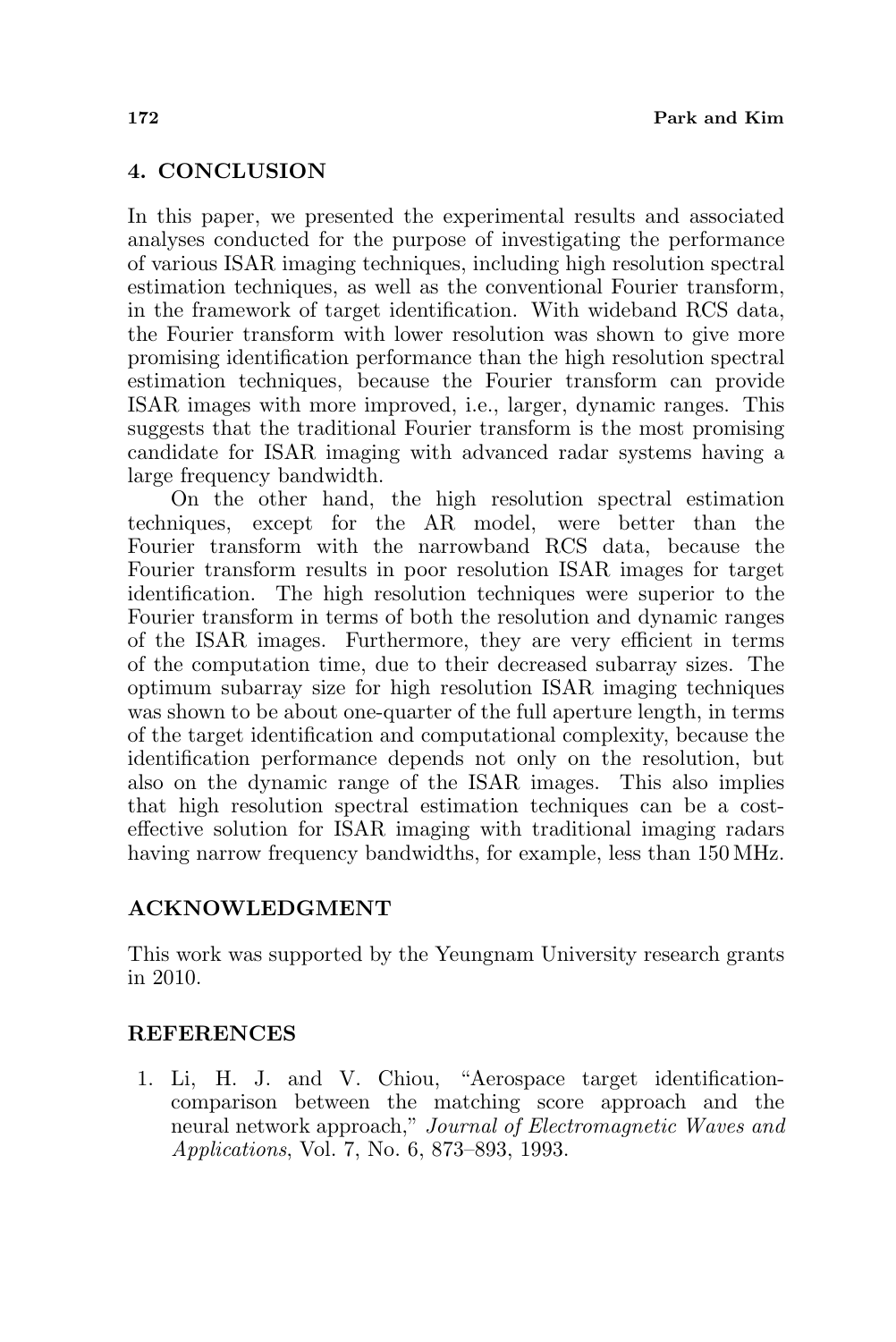- 2. Kim, K.-T., D.-K. Seo, and H.-T. Kim, "Efficient radar target recognition using the MUSIC algorithm and invariant features," IEEE Transactions on Antennas and Propagation, Vol. 50, No. 3, 325–327, Mar. 2002.
- 3. Li, H. J. and S. H. Yang, "Using range profiles as feature vectors to identify aerospace targets," IEEE Transactions on Antennas and Propagation, Vol. 41, 261–268, Mar. 1993.
- 4. Musman, S., D. Kerr, and C. Bachmann, "Automatic recognition of ISAR ship images," IEEE Transactions on Aerospace and Electronic Systems, Vol. 32, 1392–1404, Oct. 1996.
- 5. Kim, K.-T., D.-K. Seo, and H.-T. Kim, "Efficient classification of ISAR images," IEEE Transactions on Antennas and Propagation, Vol. 53, 1611–1621, May 2005.
- 6. Li, H. J. and K. M. Li, "Application of wavelet transform in target identification," Progress In Electromagnetics Research, Vol. 12, 57–73, 1996.
- 7. Seo, D.-K., K.-T. Kim, I.-S. Choi, and H.-T. Kim, "Wideangle radar target recognition with subclass concept," Progress In Electromagnetics Research, Vol. 44, 231–248, 2004.
- 8. Jeong, J.-H., H.-T. Kim, and K.-T. Kim, "Comparisons of four feature extraction approaches based on fisher's linear discriminant criterion in radar target recognition," Journal of Electromagnetic Waves and Applications, Vol. 21, No. 2, 251–265, Jan. 2007.
- 9. Park, S.-H., K.-K. Park, J.-H. Jung, H.-T. Kim, and K.-T. Kim, "Construction of training database based on high frequency RCS prediction methods for ATR," Journal of Electromagnetic Waves and Applications, Vol. 22, No. 5-6, 693–703, 2008.
- 10. Rothwell, E., D. P. Nyquist, K. M. Chen, and B. Drachman, "Radar target discrimination using the extinction-pulse technique," IEEE Transactions on Antennas and Propagation, Vol. 33, 929–937, Sep. 1985.
- 11. Chen, K. M., D. P. Nyquist, E. J. Rothwell, L. L. Webb, and B. Drachman, "Radar target discrimination by convolution of radar returns with extinction pulses and single-mode extraction signals," IEEE Transactions on Antennas and Propagation, Vol. 34, 896–904, Jul. 1986.
- 12. Moony, J. E., Z. Ding, and L. S. Riggs, "Robust target identification in white Gaussian noise for ultra wide-band radar systems," IEEE Transactions on Antennas and Propagation, Vol. 46, 1817–1823, Dec. 1998.
- 13. Toribio, R., J. Saillard, and P. Pouliguen, "Identification of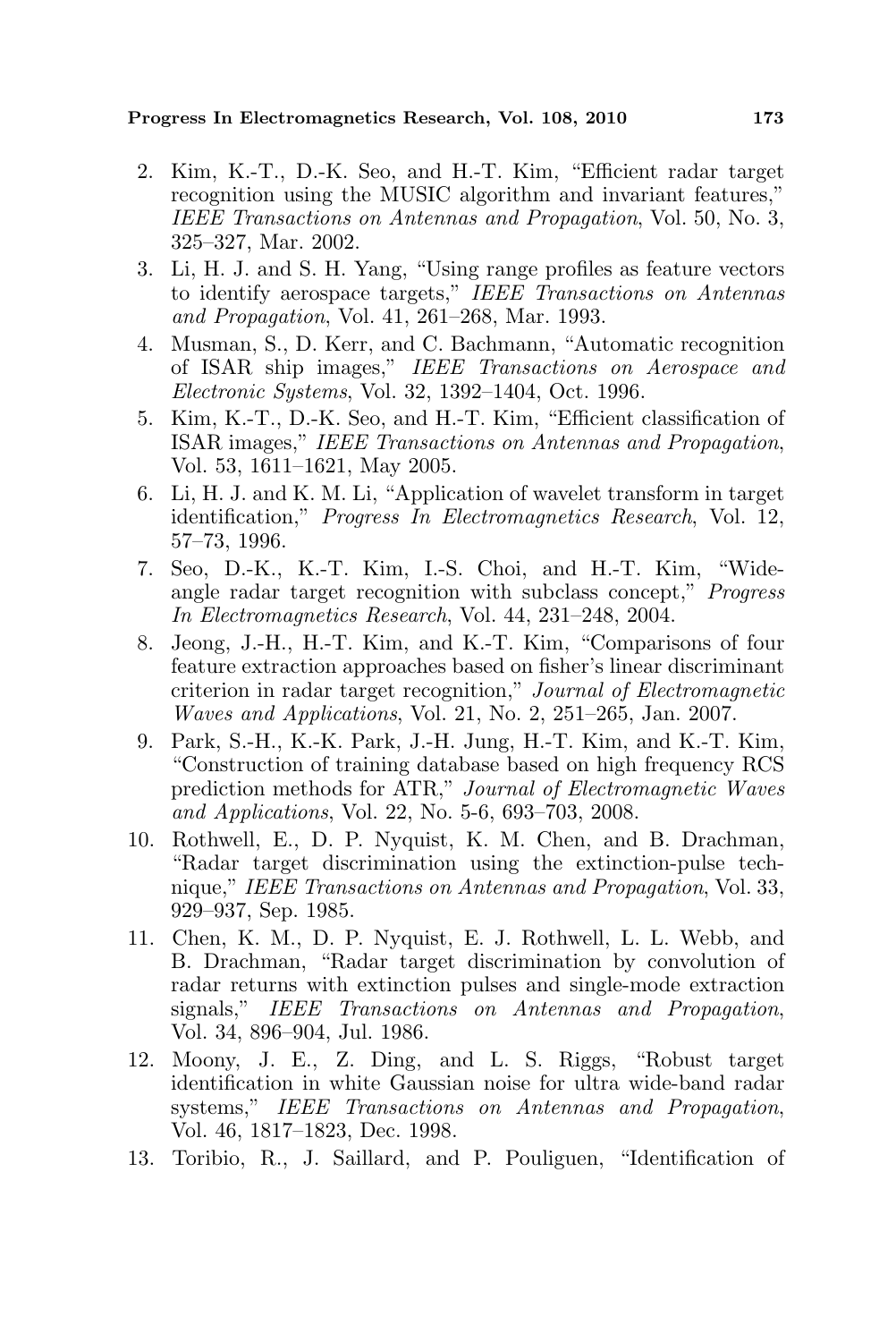radar targets in resonance zone: E-pulse techniques," Progress In Electromagnetics Research, Vol. 43, 39–58, 2003.

- 14. Moghaddar, A. and E. K. Walton, "Time-frequency distribution analysis of scattering from waveguide cavities," IEEE Transactions on Antennas and Propagation, Vol. 41, 677–680, May 1993.
- 15. Trintinalia, L. C. and H. Ling, "Interpretation of scattering phenomenology in slotted waveguide structures via time-frequency processing," IEEE Transactions on Antennas and Propagation, Vol. 43, 1253–1261, Nov. 1995.
- 16. Kim, H. and H. Ling, "Wavelet analysis of radar echo from finitesized targets," IEEE Transactions on Antennas and Propagation, Vol. 41, 200–207, Feb. 1993.
- 17. Lazarov, A. D., M. Martorella, and C. Minchev, "Three dimensional Barker's ISAR signal and image reconstruction," IEEE Radar Conference, RADAR'08, 1–6, Rome, Italy, May 26– 30, 2008.
- 18. Jeong, H.-R., H.-T. Kim, and K.-T. Kim, "Application of subarray averaging and entropy minimization algorithm to steppedfrequency ISAR autofocus," IEEE Transactions on Antennas and Propagation, Vol. 56, No. 4, 1144–1154, Apr. 2008.
- 19. Park, S.-H., K.-K. Park, J.-H. Jung, H.-T. Kim, and K.-T. Kim, "ISAR imaging of multiple targets using edge detection and hough transform," Journal of Electromagnetic Waves and Applications, Vol. 22, No. 2–3, 365–373, 2008.
- 20. Park, S.-H., H.-T. Kim, and K.-T. Kim, "Stepped-frequency isar motion compensation using particle swarm optimization with an island model," Progress In Electromagnetics Research, Vol. 85, 25–37, 2008.
- 21. Choi, G.-G., S.-H. Park, H.-T. Kim, and K.-T. Kim, "ISAR imaging of multiple targets based on particle swarm optimization and hough transform," Journal of Electromagnetic Waves and Applications, Vol. 23, 1825–1834, 2009.
- 22. Park, S.-H., H.-T. Kim, and K.-T. Kim, "Segmentation of ISAR images of targets moving in formation," IEEE Transactions on Geoscience and Remote Sensing, Vol. 48, No. 4, Apr. 2010.
- 23. Cao, P., M. Xing, G. Sun, Y. Li, and Z. Bao, "Minimum entropy via subspace for ISAR autofocus," IEEE Geoscience and Remote Sensing Letters, Vol. 7, 205–209, 2010.
- 24. Stoica, P. and R. L. Moses, Introduction to Spectral Analysis, Prentice-Hall, 1997.
- 25. Barabell, A. J., "Improving the resolution performance of